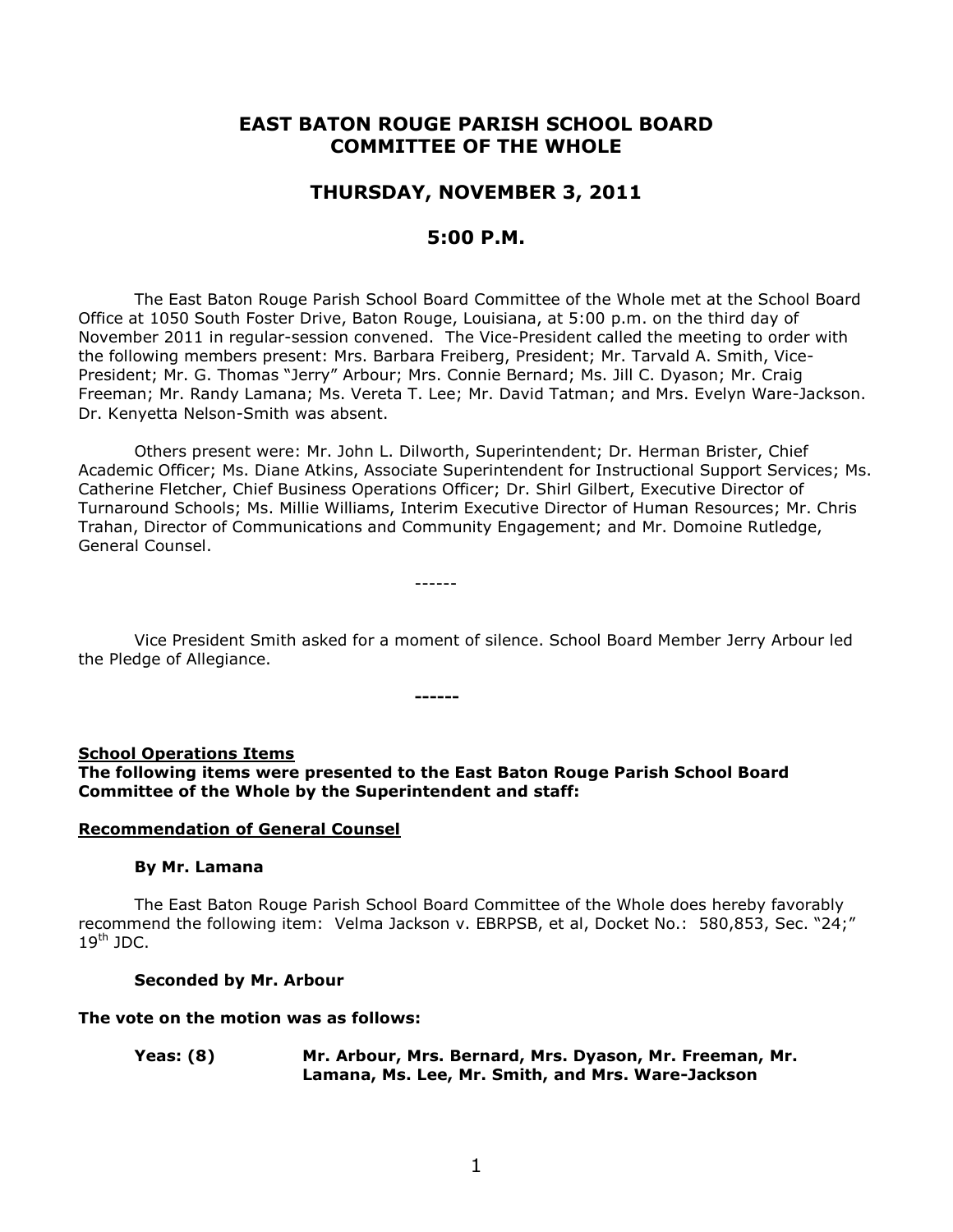| <b>Nays: (1)</b> | Mr. Tatman |
|------------------|------------|
|------------------|------------|

**Abstained: (1) Mrs. Freiberg**

**Absent: (1) Dr. Nelson-Smith**

**The motion was favorably recommended.**

**------**

## **Authorization for Staff to Advertise, Accept Low Bids Meeting Specifications, and Make the Award of Contracts for Istrouma High School Classroom Improvement 2nd Floor**

## **By Mr. Lamana**

The East Baton Rouge Parish School Board Committee of the Whole does hereby favorably recommend the following item: authorization for staff to advertise, accept the low bid meeting specifications and make the award of a contract for the Istrouma High School Classroom Improvement 2nd Floor, or reject any and all bids for just cause in accordance with the Louisiana Public Bid Law; Louisiana Revised Statutes, Title 38; Chapter 10.

## **Seconded by Ms. Dyason**

### **Discussion followed.**

## **The following substitute motion was made:**

### **By Mr. Freeman**

The East Baton Rouge Parish School Board Committee of the Whole does hereby defer the following item until the February 2, 2012, Committee of the Whole meeting: authorization for staff to advertise, accept the low bid meeting specifications, and make the award of a contract for the Istrouma High School Classroom Improvement 2nd Floor, or reject any and all bids for just cause in accordance with the Louisiana Public Bid Law; Louisiana Revised Statutes, Title 38; Chapter 10.

### **Seconded by Mrs. Freiberg**

### **Discussion followed.**

### **The substitute motion was withdrawn by the originator and seconder.**

### **Discussion continued.**

### **The following substitute motion was made:**

### **By Mr. Arbour**

The East Baton Rouge Parish School Board Committee of the Whole does hereby defer the following item until the February 2, 2012, Committee of the Whole meeting: authorization for staff to advertise, accept the low bid meeting specifications, and make the award of a contract for the Istrouma High School Classroom Improvement 2nd Floor, or reject any and all bids for just cause in accordance with the Louisiana Public Bid Law; Louisiana Revised Statutes, Title 38; Chapter 10.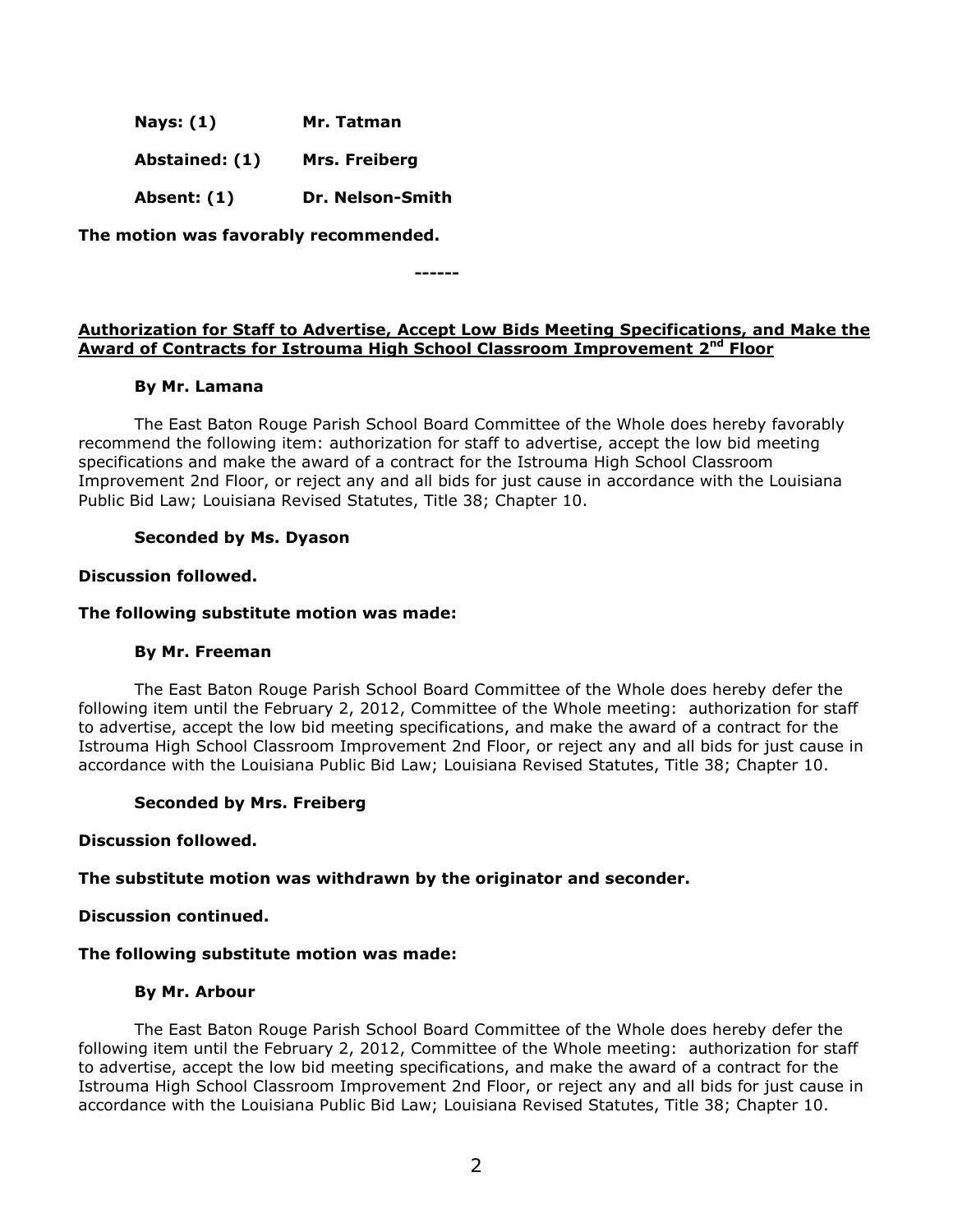#### **Seconded by Mrs. Bernard**

#### **The vote on the substitute motion was as follows:**

| Yeas: (5)      | Mr. Arbour, Mrs. Bernard, Mrs. Dyason, Mr. Freeman, and Mr.<br>Tatman |
|----------------|-----------------------------------------------------------------------|
| Nays: (3)      | Mr. Lamana, Mr. Smith and Mrs. Ware-Jackson                           |
| Abstained: (2) | Mrs. Freiberg and Ms. Lee                                             |
| Absent: (1)    | Dr. Nelson-Smith                                                      |

**The substitute motion failed.**

#### **Discussion continued.**

#### **The following substitute motion was made:**

#### **By Mr. Lamana**

The East Baton Rouge Parish School Board Committee of the Whole does hereby defer the following item until the January 5, 2012, Committee of the Whole meeting: authorization for staff to advertise, accept the low bid meeting specifications, and make the award of a contract for the Istrouma High School Classroom Improvement 2nd Floor, or reject any and all bids for just cause in accordance with the Louisiana Public Bid Law; Louisiana Revised Statutes, Title 38; Chapter 10.

#### **Discussion continued.**

### **Mr. Freeman offered a second with a friendly amendment.**

The East Baton Rouge Parish School Board Committee of the Whole does hereby defer the following item until the January 5, 2012, Committee of the Whole meeting: authorization for staff to advertise, accept the low bid meeting specifications, and make the award of a contract for the Istrouma High School Classroom Improvement 2nd Floor, or reject any and all bids for just cause in accordance with the Louisiana Public Bid Law; Louisiana Revised Statutes, Title 38; Chapter 10. The Superintendent, Board Leadership, and staff will formalize a process to start working with the State to get an extension of the Memorandum of Understanding (MOU).

#### **Seconded by Mr. Freeman**

#### **The amendment was accepted by the originator.**

#### **The vote on the substitute motion was as follows:**

- **Yeas: (9) Mr. Arbour, Mrs. Bernard, Mrs. Dyason, Mr. Freeman, Mrs. Freiberg, Mr. Lamana, Mr. Smith, Mr. Tatman, and Mrs. Ware-Jackson**
- **Nays: (1) Ms. Lee**
- **Abstained: (0) None**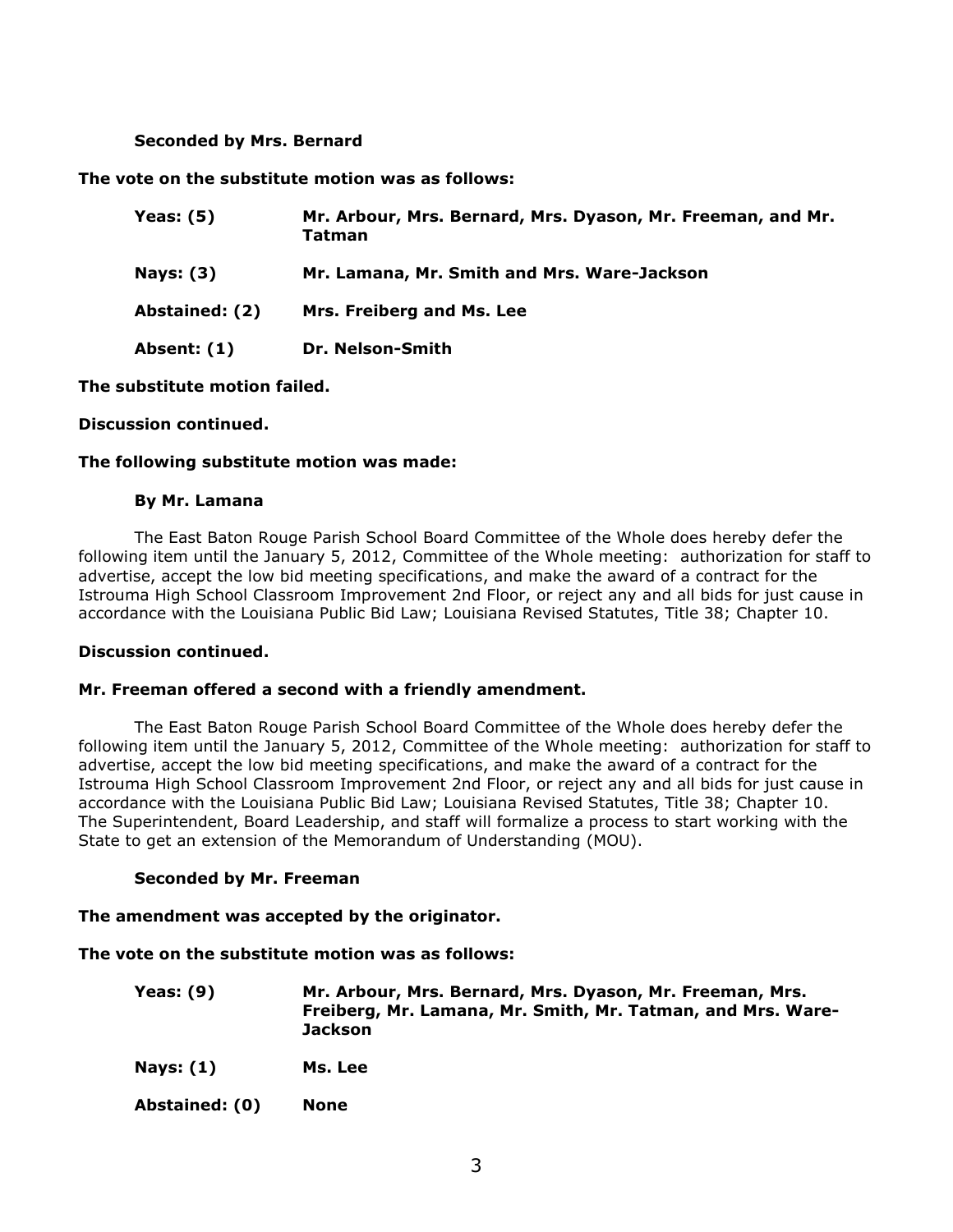## **Absent: (1) Dr. Nelson-Smith**

**The substitute motion was favorably recommended.**

------

### **Authorization for Staff to Advertise, Accept Low Bids Meeting Specifications, and Make the Award of Contracts for Delmont Elementary School Classroom Improvement**

### **By Mrs. Bernard**

The East Baton Rouge Parish School Board Committee of the Whole does hereby favorably recommend the following item: authorization for staff to advertise, accept the low bid meeting specifications and make the award of a contract for the Delmont Elementary School Classroom Improvement, or reject any and all bids for just cause in accordance with the Louisiana Public Bid Law; Louisiana Revised Statutes, Title 38; Chapter 10.

### **Seconded by Mrs. Freiberg**

**Favorably recommended by a vote of the members present. (Dr. Nelson-Smith was absent.)**

**------**

### **Board Policy Changes**

### **By Mr. Tatman**

The East Baton Rouge Parish School Board Committee of the Whole does hereby favorably recommend the following item: approval of board policy changes.

### **Seconded by Mrs. Bernard**

### **Favorably recommended by a vote of the members present. (Dr. Nelson-Smith was absent.)**

**Finance The following items were presented to the East Baton Rouge Parish School Board Committee of the Whole by the Superintendent and staff:**

**------**

#### **EBRPSS Financial Audit Results**

### **By Mr. Lamana**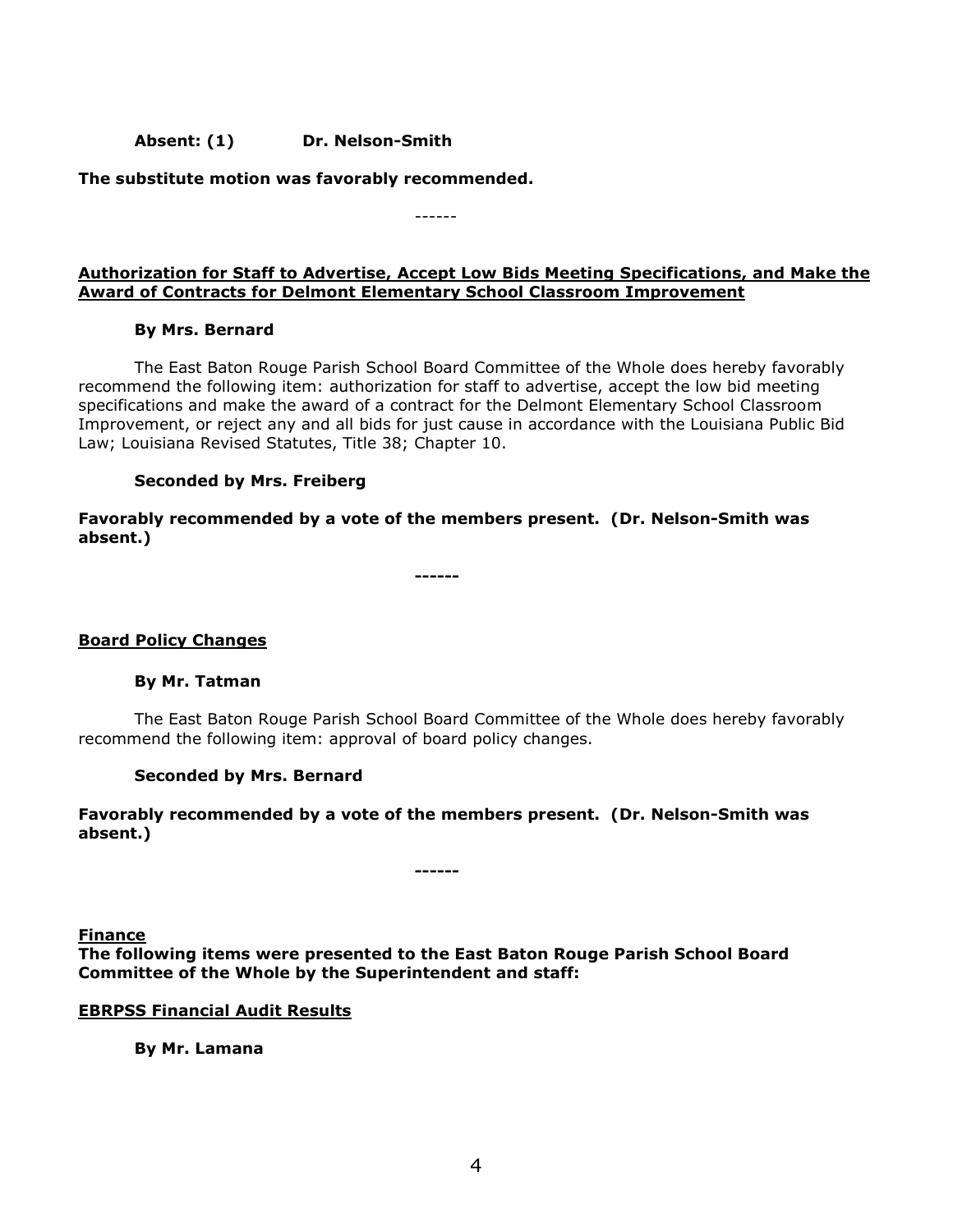The East Baton Rouge Parish School Board Committee of the Whole does hereby favorably recommend the following item: approval of the East Baton Rouge Parish School System financial audit results for the fiscal year ended June 30, 2011.

### **Seconded by Mr. Tatman**

### **Favorably recommended by a vote of the members present. (Dr. Nelson-Smith was absent.)**

**------**

### **Empower Charter Academy by the National Heritage Academies**

#### **By Mr. Arbour**

The East Baton Rouge Parish School Board Committee of the Whole does hereby deny the following item: approval to deny a request from Empower Charter Academy by the National Heritage Academies to serve students in the East Baton Rouge Parish School System.

#### **Seconded by Mr. Lamana**

#### **Discussion followed.**

#### **The following substitute motion was made.**

#### **By Mr. Tatman**

The East Baton Rouge Parish School Board Committee of the Whole does hereby refer the following item to the East Baton Rouge Parish School Board without recommendation: approval of a request from Empower Charter Academy by the National Heritage Academies to serve students in the East Baton Rouge Parish School System.

#### **Seconded by Mrs. Freiberg**

#### **Call the Question**

A motion was made to limit debate by "calling the question" by Mr. Freeman. No second was made and no vote was taken on limiting the debate.

### **Approved for referral to the Board without recommendation by a vote of the members present. (Dr. Nelson-Smith absent.)**

**------**

### **Partnership Agreement**

#### **By Mrs. Freiberg**

The East Baton Rouge Parish School Board Committee of the Whole does hereby favorably recommend the following item: approval of a collaborative partnership agreement between the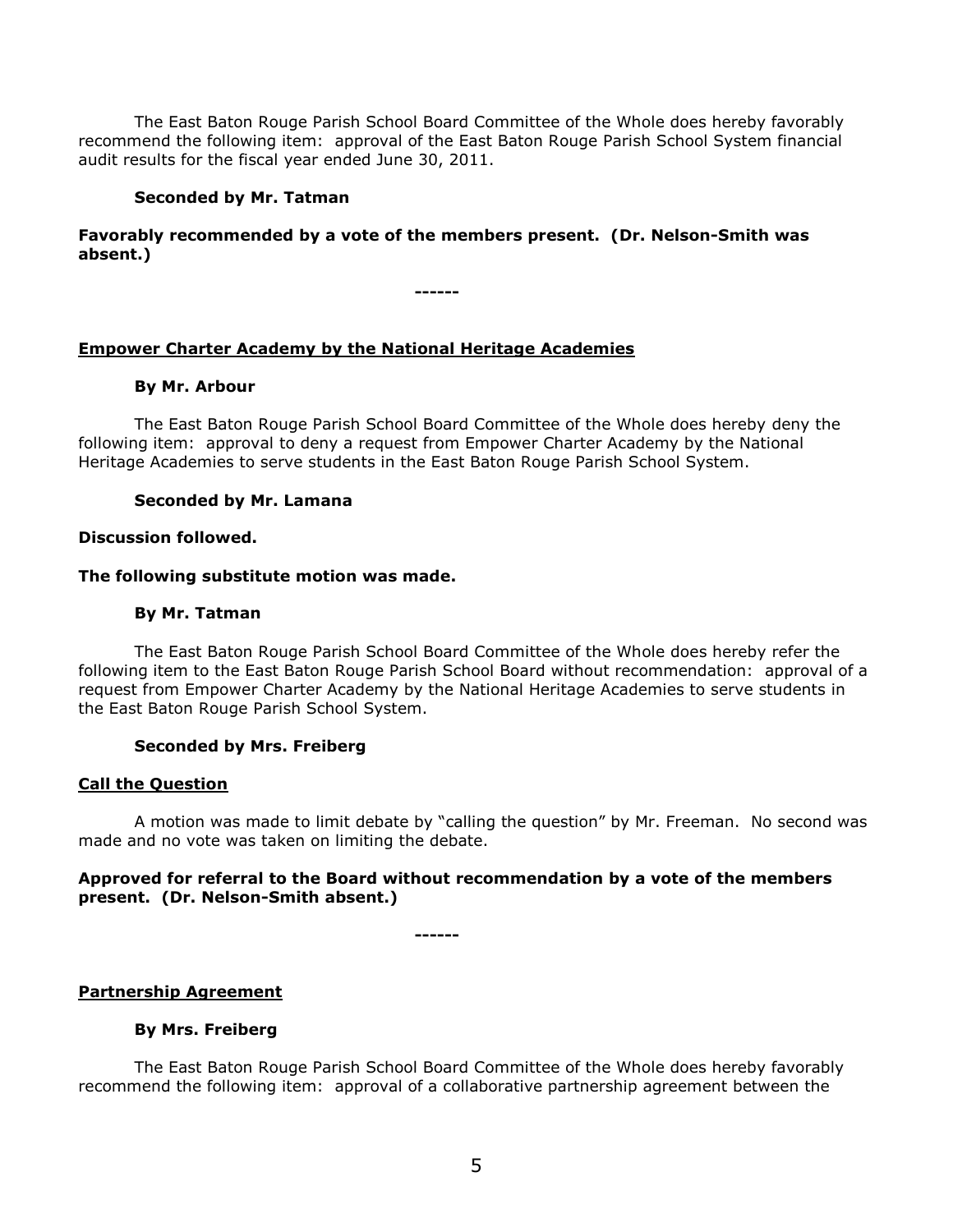Louisiana Board of Regents and the East Baton Rouge Parish School Board to provide LA GEAR UP services from September 1, 2011, through May 15, 2012.

## **Seconded by Ms. Dyason**

**Favorably recommended by a vote of the members present. (Dr. Nelson-Smith was absent.)**

**------**

## **Preliminary Actual Semi-Annual Financial Tax Plan Update and Proposed 2011-2012 Tax Plan Budgets for Propositions 1, 2, and 3**

### **By Mr. Arbour**

The East Baton Rouge Parish School Board Committee of the Whole does hereby favorably recommend the following item: approval of the Preliminary Actual Semi-Annual Financial Tax Plan update and the Proposed 2011-2012 Tax Plan Budgets for Propositions 1, 2, and 3.

## **Seconded by Ms. Lee**

**Favorably recommended by a vote of the members present. (Dr. Nelson-Smith was absent.)**

**Instructional/Pupil Services Items**

**The following items were presented to the East Baton Rouge Parish School Board Committee of the Whole by the Superintendent and staff:**

**------**

### **Grant**

### **By Mr. Tatman**

The East Baton Rouge Parish School Board Committee of the Whole does hereby favorably recommend the following item: acceptance of the following grant under \$50,000.00: Kinder Morgan Foundation Grant in the amount of \$2,150.00. (Recipient: Ms. Susan Chernetz, Vocal Music Teacher – Forest Heights Academy of Excellence).

## **Seconded by Mrs. Bernard**

**Favorably recommended by a vote of the members present. (Dr. Nelson-Smith was absent.)**

**------**

**There being no further business, the Committee of the Whole adjourned by acclamation.**